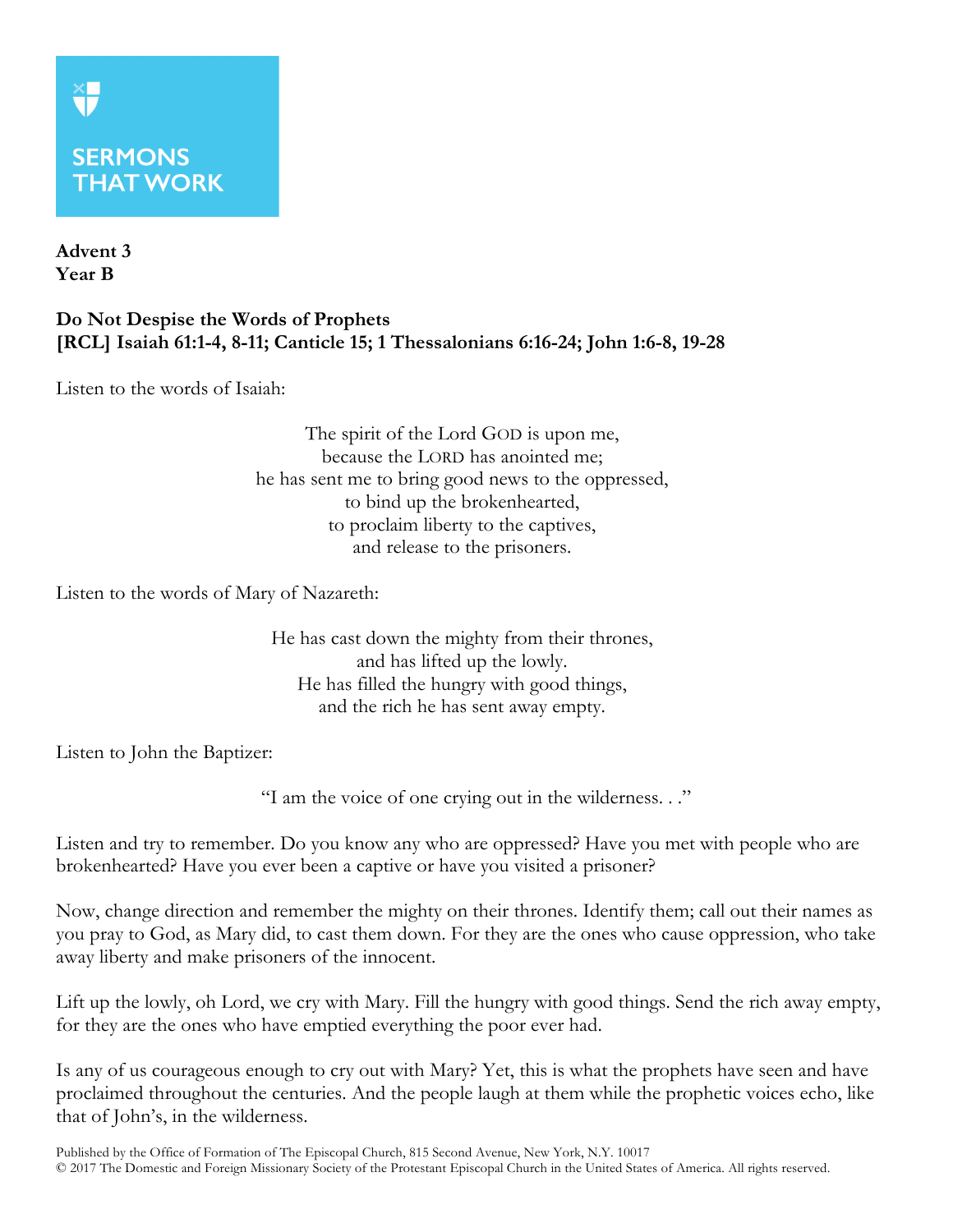"There was a man sent from God whose name was John." This was a real man; he had a mother and a father—Zechariah and Elizabeth. Yet, he was sent from God. He was a prophet. "Who are you?" the people asked, taunting him. Who gave you the right to call us to repentance, to baptize your followers, to remind us of our sins? Who are you?

"I am a voice crying in the wilderness, Make straight the way of the Lord."

They are familiar with the words of the great prophets of their tradition. But what they don't know is what he tells them next. "I came as a witness to the light," he announces, and then he personifies the light— "so that all might believe through *him*." He is talking about light not as a phenomenon or an effect, but as a person. "I myself am not this light," John the humble, the profound, tells them, "but I have come to give witness to this light." And his courageous, prophetic voice continues with the surprising statement: "I baptize with water. Among you stands one whom you do not know, the one who is coming after me; I am not worthy to untie the thong of his sandal."

Untying the thongs of sandals was a slave's job. A slave would have to bend down to untie the sandals of feet that had walked on dusty and dirty unpaved roads. Yet John, wildly popular at that time, claiming crowds of followers, has the humility to say that he is lower than a slave compared to the one he is about to introduce to them as the Light.

Truth, humility, and self-awareness: these are marks of the prophet. There are other marks made visible in the life of Jesus.

A modern-day prophet, the peacemaker Father John Dear, has identified six marks of the prophet in his book on the Beatitudes. One of them is that "the prophet stands in solidarity with the poor, the powerless, and the marginalized. . . . A prophet becomes a voice for the voiceless. Indeed, a prophet is the voice of a voiceless God." At a time when the poor are despised and neglected, at a time when the very rich rule our world, we need to listen to the prophets who consistently remind us to pay attention. Advent is the right time for paying attention. Remember the oppressed, the voiceless, the widows, the orphans, the poor, we are reminded by the prophets.

Another mark of the prophets is that they are always concerned with justice and peace. Justice and peace are at the heart of God, John Dear reminds us. Not in some future afterlife, but here, on this earth, "as it is in heaven." We cannot have peace without justice.

Fearlessness and courage are the most evident marks of the prophet. We see those in John; we hear them in his cry, and we know that they brought him to the attention of one of those who sit on their thrones. John's courage led to his gruesome death.

Jesus of Nazareth took the words of Isaiah and made them his own. He was filled with spirit of the Lord; he was the Lord's anointed, the Christ. He too proclaimed good news to the poor as he bound the brokenhearted. He was the Light, the evangelist tells us, and the Light cannot be put out; it flickers, but it is not extinguished.